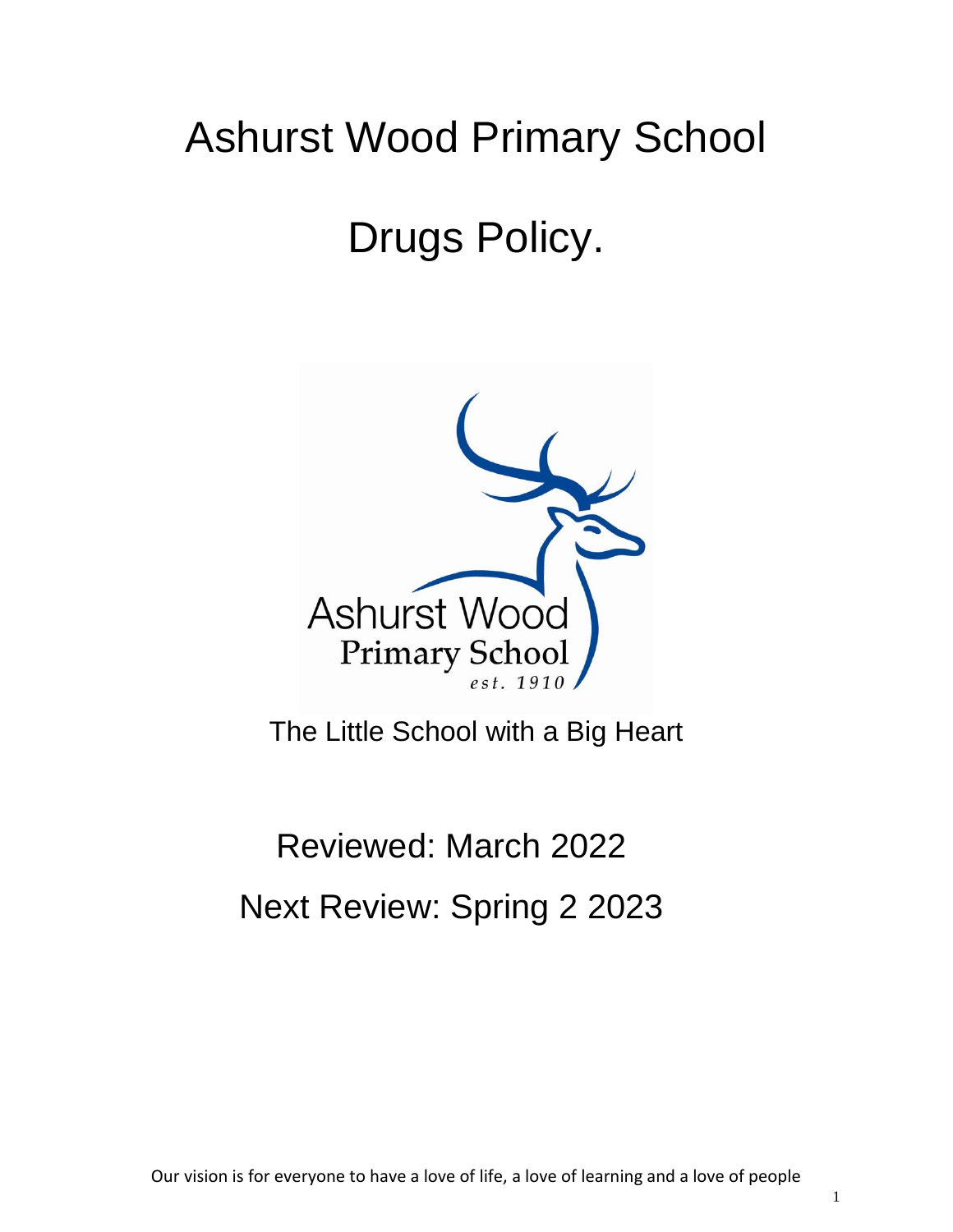## **Ashurst Wood Primary School Drug Policy**

## **Introduction**

The school is aware of its legal responsibilities in regard to drug related incidents and in responding to them. The school's first responsibility is for the welfare of the individual, balanced with the need to protect the community as a whole.

### **Management of Drugs in School**

The school does not permit the possession, use or supply of any illegal or legal drug (unless authorised legal drug) which takes place within the school boundaries. This covers on or near the school premises, within the school day and during term-time, on school visits, school journeys/ residential and at school social events. These rules apply equally to staff, pupils, parents and carers, governors and those working in and visiting the school.

#### **Medicines**

In most cases staff do not administer medicines at school to a pupil unless it would be detrimental to health not to administer and only with parental written consent. Details about managing medicines can be found in our policies: Medical Conditions - Supporting Pupils with, Managing Medicines in School and Asthma.

## **Hazardous Chemicals**

Arrangements for the secure and safe storage of chemicals are set out in the Health and Safety Policy. The school will ensure that potentially hazardous substances are stored safely, and pupils will be supervised if it is necessary that they come into contact with them in the course of their work. Pupils are not permitted to be in possession of products such as solvents and aerosols. The only exceptions permitted are aerosol ventilin or any other approved medicines which will be administered in the presence of an adult and stored in accordance with the Managing Medicines in School policy.

#### **Alcohol**

No alcohol will be consumed during the course of a normal school day. Alcohol is not permitted on the school premises except by the permission of the Headteacher. Any adult under the effects of alcohol will be asked to leave the premises for the safety of the whole school. There are occasions when alcohol is authorised at school during parent/carer events and staff social events. Staff accompanying pupils on school trips and journeys are not permitted to drink when responsible for pupils.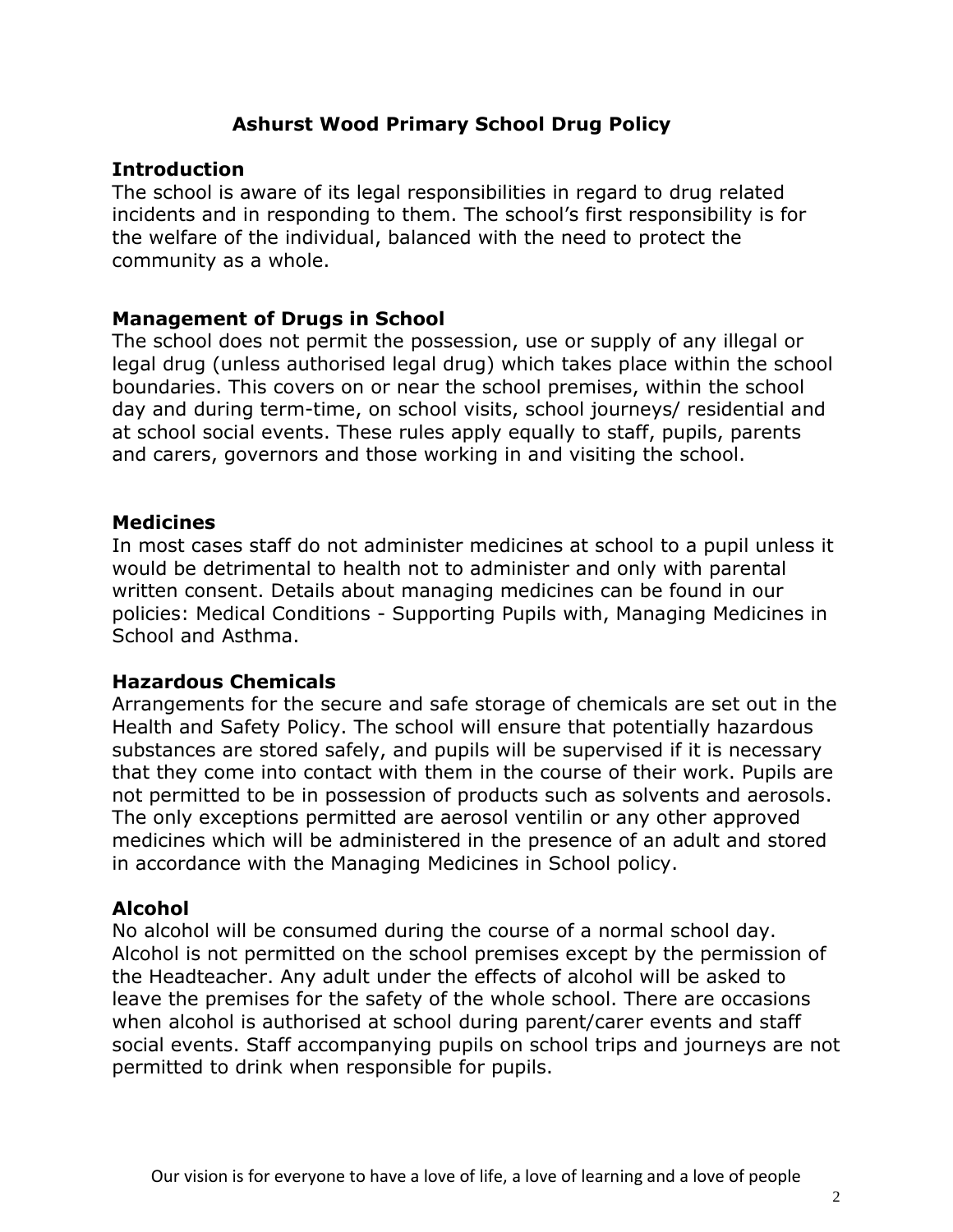## **Smoking**

We are a smoke free school and staff, parents and carers, pupils and visitors are not allowed to smoke anywhere on school premises or in sight of the school. Pupils are not permitted to bring smoking materials to school, including matches and lighters. In the interests of health and safety, should a pupil be found in possession of any of these on school premises, they will be confiscated. Although e-cigarettes are not covered by smoking legislation we do not allow the use of them by staff, parents/carers, contractors or visitors on the school premises. Please see the Anti-Smoking Policy.

## **Illegal drugs**

No illegal drugs are allowed to be brought on to or used on school premises. To protect the health and safety of the school community regular checks will be made of the site to ensure that drug paraphernalia, particularly needles and syringes, are cleared away safely and legally

## **Managing Drug Related Incidents**

A drug-related incident includes any incidents involving any drug that is unauthorised and therefore not permitted within the school boundaries. These can involve a parent/carer collecting their child while under the influence of alcohol; misusing another pupil's inhaler; disclosing concern about a family member who is abusing drugs; giving medicines to another pupil and the school caretaker finding drugs, or related items, on school premises.

A drug related incident may also include any of the following:

- Finding used syringes in the school grounds
- Possession of drugs by an individual on school premises
- Use of drugs by an individual on school premises
- Supply of drugs on school premises
- Individuals disclosing information about their drug use
- Rumours or reports of drug possession supply or drug use

## **Guiding principles**

The Headteacher will normally be responsible for coordinating the management of drug related incidents, offering sources of support and liaising with outside agencies. The school acknowledges the importance of its pastoral role and will support all concerned in ensuring the well-being of its pupils. Parents/carers are encouraged to become involved as much as possible in order to achieve a successful drugs education programme.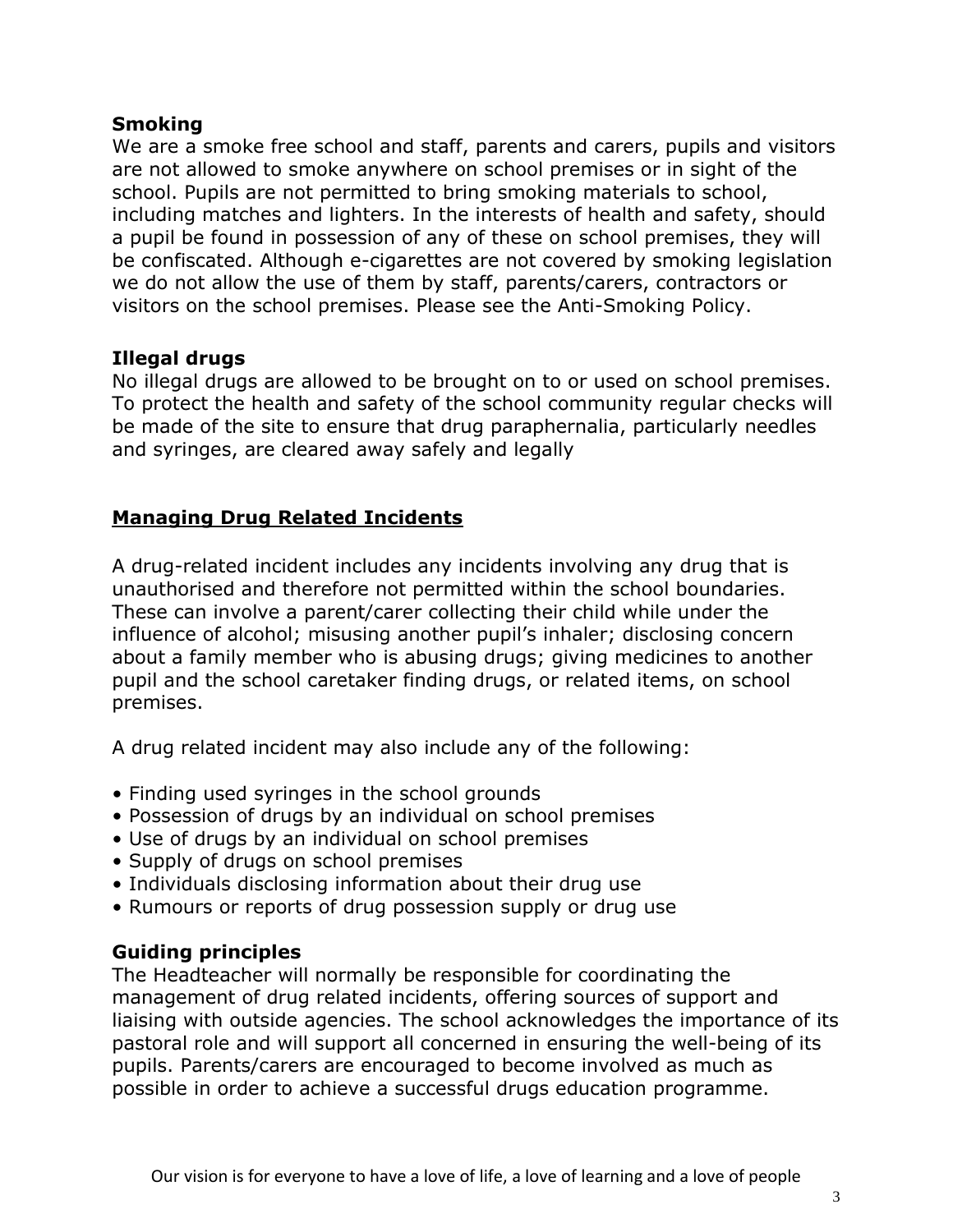In all drug-related incidents the following principles will apply;

• The Headteacher and members of the Leadership Team will be informed immediately

- All situations will be carefully considered before deciding on the response
- The needs of the pupil(s) will always come first, whilst also taking into account the needs of the school as a whole
- Parents/Carers will be involved at an early stage and throughout any investigation
- Support agencies, including the police, will be involved as appropriate and in keeping with legal requirements
- Any action taken will be in line with the school's Behaviour Policy
- Incidents will be reported to the Chair of Governors. Possible responses might be:
	- **Support and counselling**
	- Sanctions- where a school rule related to drug use is broken, sanctions will be given. The type of sanction will depend on the nature and degree of the offence. Decisions about sanctions will be made by the Headteacher and consistent with the Behaviour Policy.

## **Procedures**

It is very rare for primary aged pupils to misuse drugs in school; however, we believe it is important to be prepared should such an incident occur. All drug related incidents are reported to the Headteacher. The Headteacher in consultation with key staff will decide on the responses.

## **Hearsay/Rumour**

Drug use is often discovered by hearsay. This should be passed on to the Headteacher or another DSL who should record the matter (on CPOMS) as hearsay evidence, thus enabling a record of teacher's concerns to be compiled

## **Searches**

If staff find substances which are not believed to be illegal/controlled drugs these can be confiscated where staff believe them to be harmful or detrimental to good behaviour. If staff are unable to identify the legal status of a drug, it should be treated as an illegal drug. The school will keep a record (on CPOMS) of any searches taken and inform parents/carers if a substance is found.

Teachers can search pupils' bags in circumstances where a member of staff believes drugs have been stored there; they will seek the pupil's consent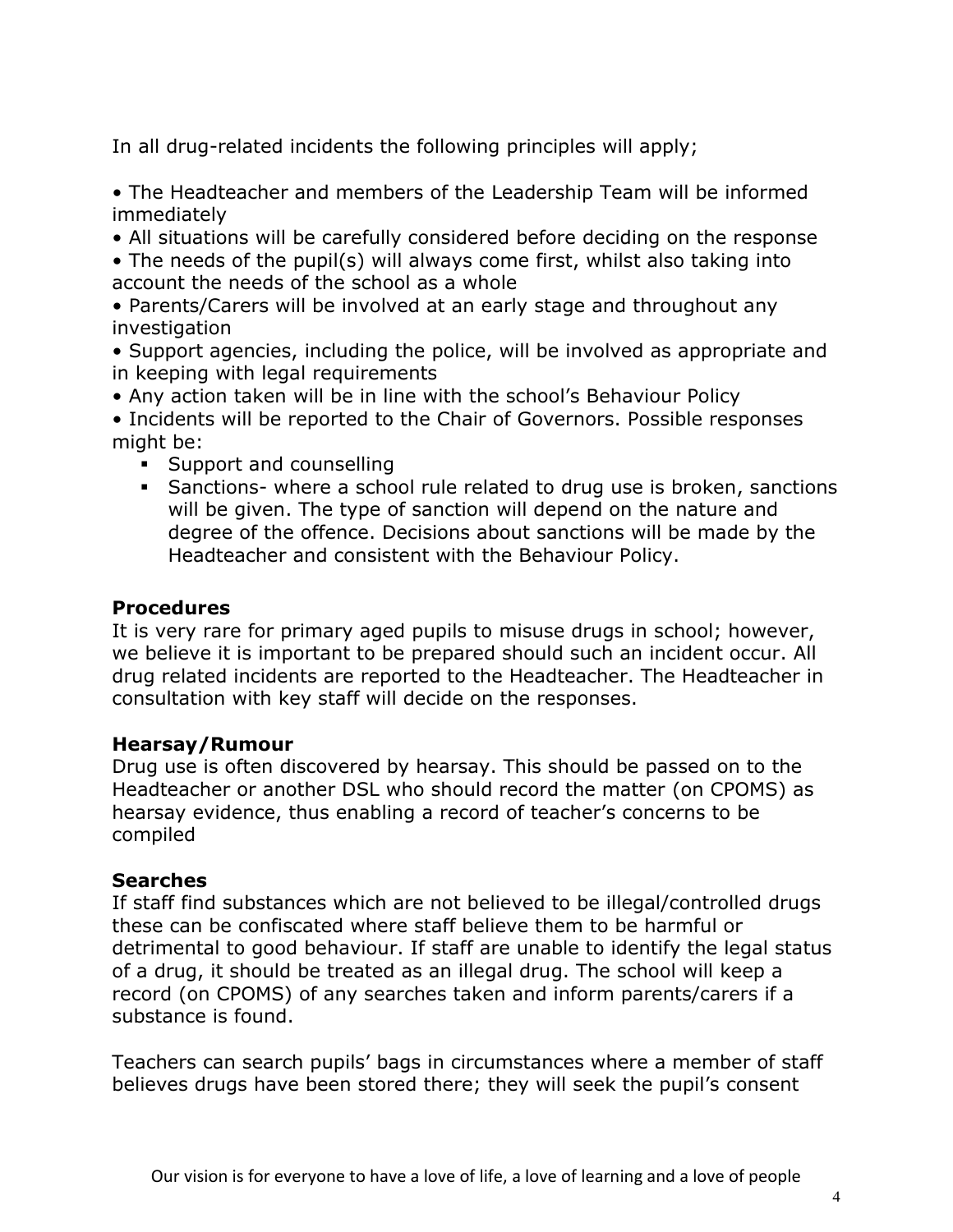and search with a senior member of staff present. If consent is refused the decision to search will be taken by the Headteacher.

The caretaker makes regular checks of the school grounds and knows how to deal with drug-taking materials, including needles, in line with health and safety advice. Pupils are taught what to do if they come across suspicious materials such as needles on the school premises and know not to touch them and inform a member of staff immediately.

Storage areas within the school grounds are the property of the school, and the Headteacher, or her representative, may authorise a search of these if there is reasonable suspicion. This must be carried out in the presence of a witness and the named pupil if this applies.

Staff should not search a pupil's property or person but should try to persuade the pupil to voluntarily produce the substance by asking them to turn out pockets, or bags. If it is absolutely necessary to search a pupil, a police officer will be required, and parents informed as soon as possible. The police officer will only be able to carry out a search if there are reasonable grounds to suspect the pupil is in possession of an illegal substance

## **Suspicious Behaviour**

Behaviour that could indicate involvement with drugs should also be logged on CPOMS so that patterns of behaviour can be observed and concerns acted upon where necessary

## **Finding substances**

If a substance or equipment thought to be either illegal or harmful is discovered it should be removed to a place of safe keeping in the presence of a witness from the Leadership Team. If the substance is known or suspected to be illegal the police must be informed. If a substance is found on a pupil the above procedure should be followed and the incident recorded on CPOMS including:

- the date and time of the find or retrieval
- the size and appearance of the substance
- the names of those concerned
- the action taken

Any equipment associated with drug misuse should be handled with care, recorded and in the case of such items as needles and syringes, should be placed in a secure and rigid container for collection by the appropriate person. If these are found on a pupil, the pupil's parents should be informed.